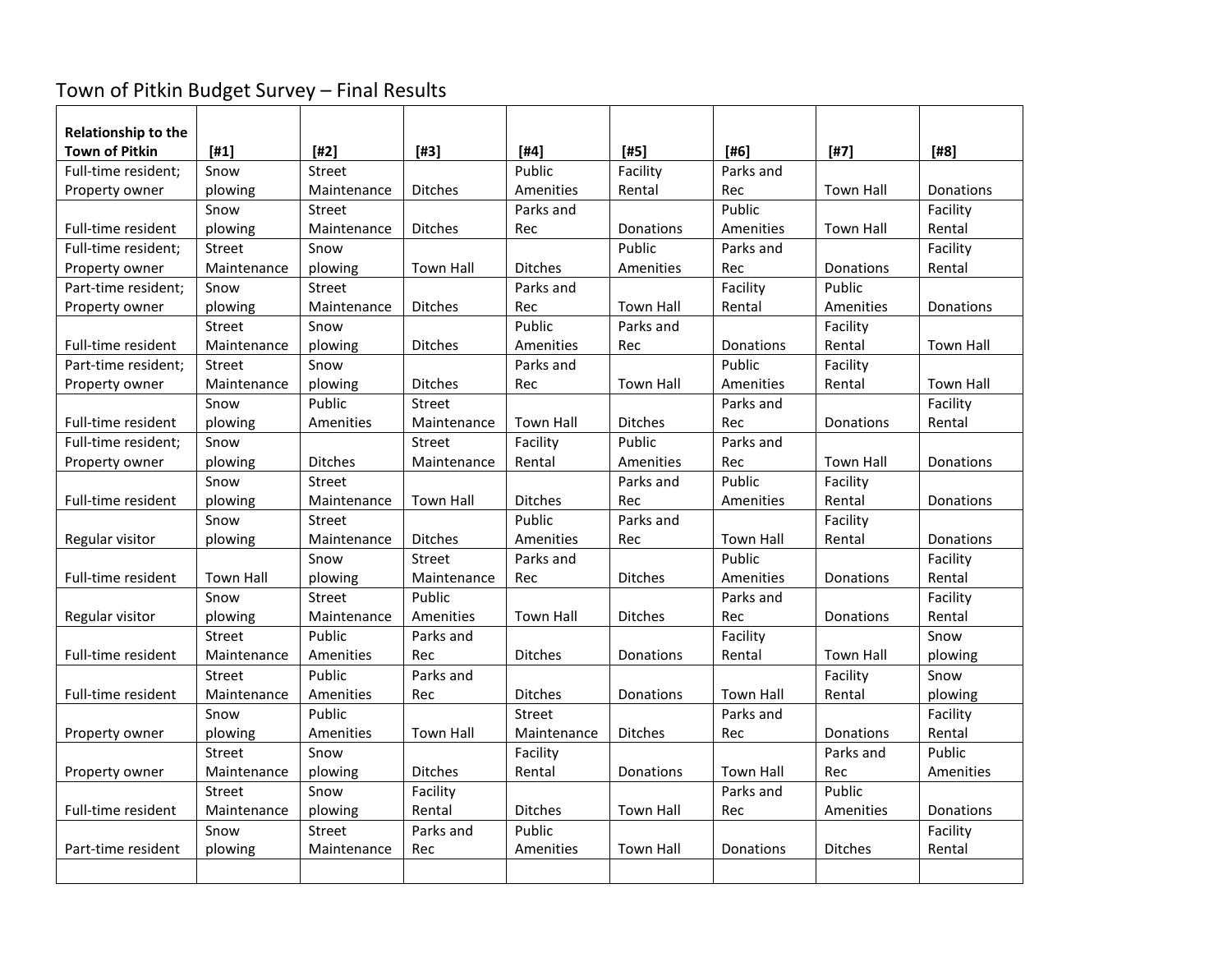| Relationship to the    |                |             |                |                  |                  |                  |                  |           |
|------------------------|----------------|-------------|----------------|------------------|------------------|------------------|------------------|-----------|
| <b>Town of Pitkin</b>  | $[#1]$         | $[#2]$      | $[#3]$         | $[#4]$           | $[#5]$           | $[#6]$           | $[#7]$           | [#8]      |
| Full-time resident;    | Snow           | Street      |                | Parks and        |                  |                  | Facility         | Public    |
| Property owner         | plowing        | Maintenance | Ditches        | Rec              | <b>Town Hall</b> | Donations        | Rental           | Amenities |
|                        | Street         | Snow        | Facility       |                  | Public           |                  |                  | Parks and |
| Property owner         | Maintenance    | plowing     | Rental         | Donations        | Amenities        | <b>Town Hall</b> | <b>Ditches</b>   | Rec       |
|                        | Parks and      | Street      | Snow           |                  |                  | Facility         |                  | Public    |
| Part-time resident     | Rec            | Maintenance | plowing        | <b>Ditches</b>   | Town Hall        | Rental           | Donations        | Amenities |
| Part-time              |                |             |                |                  |                  |                  |                  |           |
| resident;Property      | Snow           | Street      |                |                  | Parks and        |                  | Facility         | Public    |
| owner                  | plowing        | Maintenance | Ditches        | <b>Town Hall</b> | Rec              | Donations        | Rental           | Amenities |
|                        | Street         | Snow        |                | Public           |                  |                  | Facility         | Parks and |
| Full-time resident     | Maintenance    | plowing     | Ditches        | Amenities        | Donations        | Town Hall        | Rental           | Rec       |
| Part-time              |                |             |                |                  |                  |                  |                  |           |
| resident;Property      | Snow           | Street      |                | Parks and        | Facility         |                  |                  | Public    |
| owner                  | plowing        | Maintenance | Ditches        | Rec              | Rental           | Donations        | Town Hall        | Amenities |
| Part-time              |                |             |                |                  |                  |                  |                  |           |
| resident;Property      | Snow           | Street      |                | Parks and        | Facility         |                  |                  | Public    |
| owner                  | plowing        | Maintenance | <b>Ditches</b> | Rec              | Rental           | Donations        | <b>Town Hall</b> | Amenities |
| Part-time              |                |             |                |                  |                  |                  |                  |           |
| resident;Property      | Snow           | Street      |                | Parks and        |                  |                  | Facility         | Public    |
| owner                  | plowing        | Maintenance | Ditches        | Rec              | Donations        | Town Hall        | Rental           | Amenities |
|                        | Street         | Snow        |                | Public           |                  | Parks and        |                  | Facility  |
| Regular visitor        | Maintenance    | plowing     | Ditches        | Amenities        | <b>Town Hall</b> | Rec              | Donations        | Rental    |
|                        | Street         | Snow        |                |                  | Public           |                  | Facility         | Parks and |
| Regular visitor        | Maintenance    | plowing     | Ditches        | <b>Town Hall</b> | Amenities        | Donations        | Rental           | Rec       |
| Part-time              |                |             |                |                  |                  |                  |                  |           |
| resident;Property      |                | Street      | Snow           | Public           |                  | Facility         | Parks and        |           |
| owner                  | <b>Ditches</b> | Maintenance | plowing        | Amenities        | <b>Town Hall</b> | Rental           | Rec              | Donations |
|                        | Street         | Public      | Snow           |                  |                  | Parks and        |                  | Facility  |
| Full-time resident     | Maintenance    | Amenities   | plowing        | Town Hall        | Donations        | Rec              | <b>Ditches</b>   | Rental    |
| Full-time resident;    |                |             |                |                  |                  |                  |                  |           |
|                        | Street         | Facility    |                |                  | Public           | Parks and        |                  | Snow      |
| Property owner         | Maintenance    | Rental      | Ditches        | Town Hall        | Amenities        | Rec              | Donations        | plowing   |
|                        | Snow           | Street      |                | Parks and        |                  | Facility         |                  | Public    |
| <b>Regular Visitor</b> | plowing        | Maintenance | <b>Ditches</b> | Rec              | <b>Town Hall</b> | Rental           | Donations        | Amenities |
|                        | Street         | Snow        |                |                  | Public           | Parks and        | Facility         |           |
| <b>Regular Visitor</b> | Maintenance    | plowing     | Ditches        | <b>Town Hall</b> | Amenities        | Rec              | Rental           | Donations |
|                        | Snow           | Street      |                | Parks and        |                  | Public           |                  | Facility  |
|                        | plowing        | Maintenance | Ditches        | Rec              | Donations        | Amenities        | Town Hall        | Rental    |
| Property owner;        | Street         | Snow        |                |                  | Parks and        |                  | Public           | Facility  |
| <b>Regular Visitor</b> | Maintenance    | plowing     | Ditches        | Town Hall        | Rec              | Donations        | Amenities        | Rental    |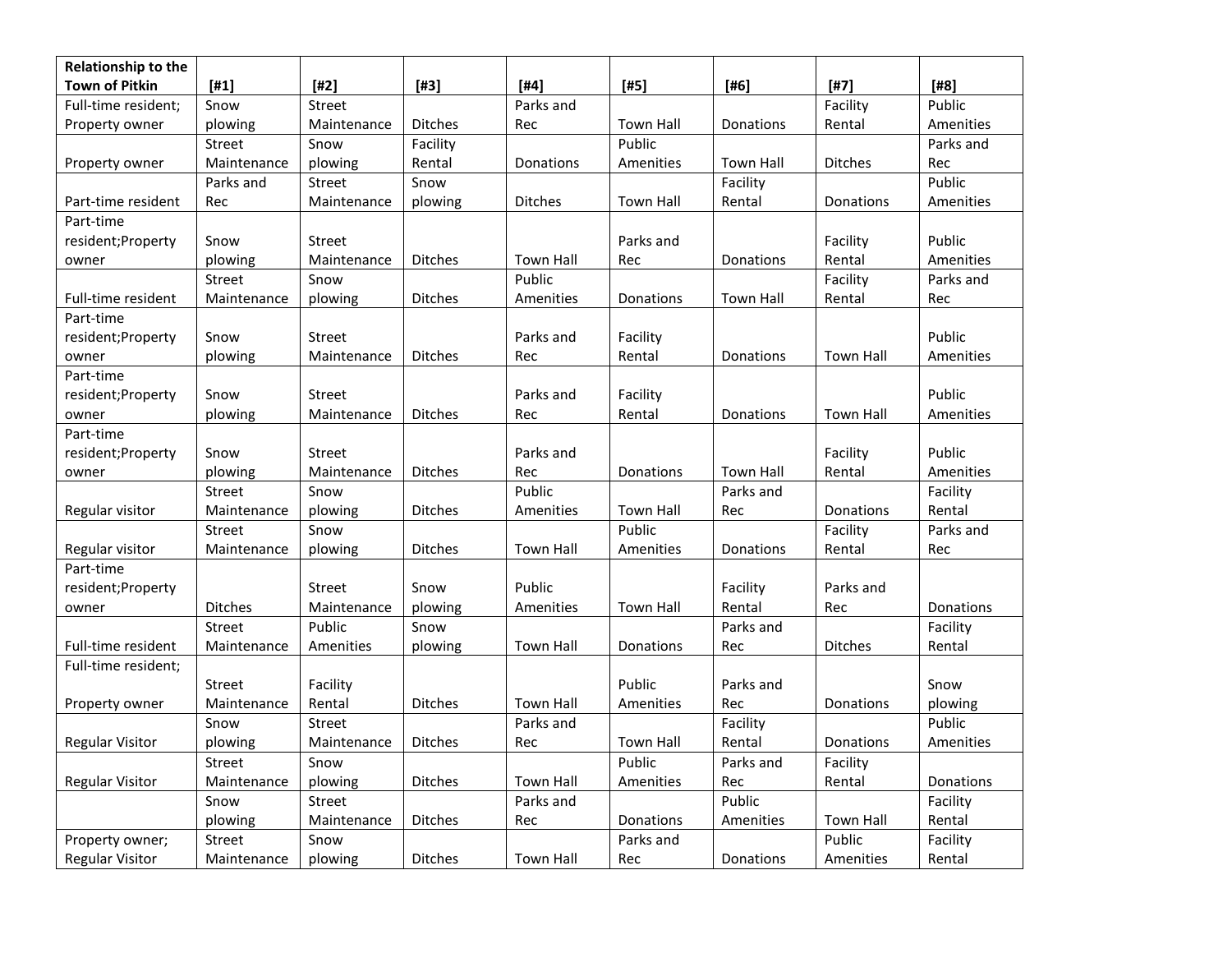| Relationship to the    |             |               |                  |                  |                  |                        |                  |                 |
|------------------------|-------------|---------------|------------------|------------------|------------------|------------------------|------------------|-----------------|
| <b>Town of Pitkin</b>  | $[#1]$      | $[#2]$        | $[#3]$           | [#4]             | [#5]             | $[#6]$                 | $[#7]$           | $[48]$          |
|                        | Snow        | Street        |                  | Public           | Parks and        |                        |                  | Facility        |
| Full-time resident     | plowing     | Maintenance   | <b>Ditches</b>   | Amenities        | Rec              | Donations              | <b>Town Hall</b> | Rental          |
| Part-time resident;    | Snow        |               | Street           |                  | Parks and        | Facility               |                  | Public          |
| Property owner         | plowing     | Ditches       | Maintenance      | <b>Town Hall</b> | Rec              | Rental                 | Donations        | Amenities       |
| Part-time resident;    | Snow        |               | Street           |                  | Parks and        | Facility               | Public           |                 |
| Property owner         | plowing     | Ditches       | Maintenance      | Town Hall        | Rec              | Rental                 | Amenities        | Donations       |
|                        | Street      | Snow          |                  |                  | Parks and        | Public                 | Facility         |                 |
| Regular visitor        | Maintenance | Plowing       | Ditches          | <b>Town Hall</b> | Rec              | Amenities              | Rental           | Donations       |
|                        | Snow        | Parks and     | Public           | Street           |                  |                        |                  | Facility        |
| Property owner         | plowing     | Rec           | Amenities        | Maintenance      | Ditches          | Town Hall              | Donations        | Rental          |
|                        | Snow        | Street        |                  | Parks and        |                  |                        | Facility         | Public          |
| Property owner         | plowing     | Maintenance   | Ditches          | Rec              | <b>Town Hall</b> | Donations              | Rental           | Amenities       |
|                        | Snow        | Street        |                  | Parks and        |                  |                        |                  | Public          |
| <b>Regular Visitor</b> | plowing     | maintenance   | <b>Ditches</b>   | Rec              | Town Hall        | <b>Facility rental</b> | Donations        | Amenities       |
|                        | Snow        | Street        |                  | Public           | Facility         |                        | Parks and        |                 |
| <b>Regular Visitor</b> | plowing     | maintenance   | Ditches          | Amenities        | Rental           | <b>Town Hall</b>       | Rec              | Donations       |
|                        | Snow        | Parks and     | Street           |                  |                  | Public                 |                  | Facility        |
| Full-time resident     | plowing     | Rec           | Maintenance      | <b>Ditches</b>   | Donations        | Amenities              | <b>Town Hall</b> | Rental          |
|                        | Snow        | Street        |                  |                  | Parks and        | Public                 |                  | Facility        |
| Property owner         | plowing     | maintenance   | Ditches          | Town Hall        | Rec              | Amenities              | Donations        | Rental          |
| Part-time resident;    | Street      | Snow          |                  |                  |                  | Parks and              | Public           | Facility        |
| Property owner         | maintenance | plowing       | Ditches          | <b>Town Hall</b> | Donations        | Rec                    | Amenities        | Rental          |
| Part-time resident;    | Street      | Snow          |                  |                  | Public           |                        | Facility         | Parks and       |
| Property owner         | Maintenance | Plowing       | Ditches          | <b>Town Hall</b> | Amenities        | Donations              | Rental           | Rec             |
| Part-time resident;    | Snow        | Street        |                  | Parks and        |                  | Facility               |                  | Public          |
| Property owner         | plowing     | maintenance   | Ditches          | Rec              | <b>Town Hall</b> | Rental                 | Donations        | Amenities       |
|                        | Snow        | <b>Street</b> |                  | Public           |                  |                        |                  | Parks and       |
| Full-time resident     | plowing     | Maintenance   | Ditches          | Amenities        | <b>Town Hall</b> | Donations              | Facility rental  | Rec             |
|                        | Snow        | Parks and     |                  | Street           |                  |                        |                  | Public          |
| Regular visitor        | plowing     | Rec           | <b>Town Hall</b> | Maintenance      | Ditches          | Donations              | Facility rental  | amenities       |
|                        | Snow        | Street        |                  |                  |                  | Parks and              | Public           |                 |
| Regular visitor        | plowing     | Maintenance   | Ditches          | <b>Town Hall</b> | Facility rental  | Rec                    | amenities        | Donations       |
|                        | Snow        | Street        |                  | Public           | Parks and        |                        |                  |                 |
| Regular visitor        | plowing     | Maintenance   | <b>Ditches</b>   | amenities        | Rec              | <b>Town Hall</b>       | Donations        | Facility rental |
| Part-time resident;    | Snow        |               | Street           | Parks and        |                  |                        | Facility         | Public          |
| Property owner         | plowing     | Ditches       | maintenance      | Rec              | <b>Town Hall</b> | Donations              | Rental           | Amenities       |
| Full-time resident;    | Snow        | Street        |                  | Parks and        |                  |                        |                  | Public          |
| Property owner         | plowing     | Maintenance   | Ditches          | Rec              | Town Hall        | Facility rental        | Donations        | Amenities       |
|                        | Snow        | <b>Street</b> | Public           |                  |                  | Facility               | Parks and        |                 |
| Full-time resident     | plowing     | Maintenance   | Amenities        | Town Hall        | Ditches          | Rental                 | Rec              | Ditches         |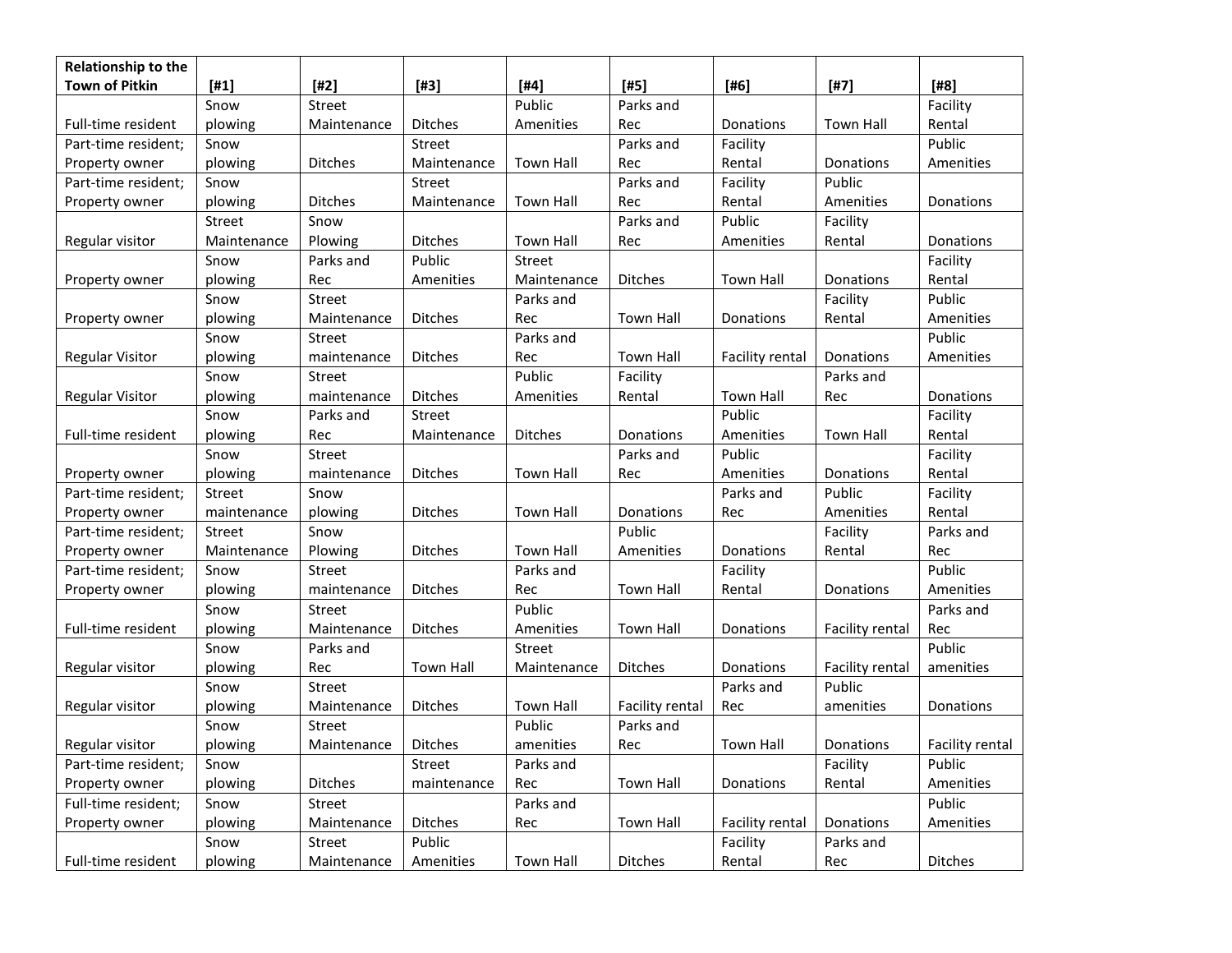| <b>Relationship to the</b><br><b>Town of Pitkin</b> | $[#1]$      | $[#2]$        | $[#3]$           | $[#4]$    | $[#5]$         | [#6]             | $[#7]$           | $[48]$    |
|-----------------------------------------------------|-------------|---------------|------------------|-----------|----------------|------------------|------------------|-----------|
|                                                     | Snow        | Street        |                  | Parks and | Public         |                  |                  | Facility  |
| Regular visitor                                     | plowing     | Maintenance   | <b>Ditches</b>   | Rec       | Amenities      | <b>Town Hall</b> | Donations        | Rental    |
|                                                     | Snow        | <b>Street</b> |                  | Parks and | Public         |                  |                  | Facility  |
| Regular visitor                                     | plowing     | Maintenance   | <b>Ditches</b>   | Rec       | Amenities      | Town Hall        | <b>Donations</b> | Rental    |
| Full-time resident;                                 | Street      | Snow          |                  | Parks and |                |                  |                  | Public    |
| Property owner                                      | Maintenance | plowing       | <b>Town Hall</b> | Rec       | <b>Ditches</b> | Facility rental  | Donations        | Amenities |

# **Total Responses – 59**

Total full-time resident responses - 22

Total property owner responses - 28

Total part-time resident responses - 15

Total visitor responses – 15

# **Breakdown of Items listed by priority:**

| #1                  | #2                         | #3                        | #4                       | #5                  | #6                   | #7                        | #8                          |
|---------------------|----------------------------|---------------------------|--------------------------|---------------------|----------------------|---------------------------|-----------------------------|
| Street              | <b>Street</b>              | Ditches-34                | Parks/Rec - 18           | Town Hall - 14      | Parks/Rec-13         | Facility Rental - 17      | <b>Facility Rental - 20</b> |
| Maintenance - 19    | <b>Maintenance - 29</b>    |                           |                          |                     |                      |                           |                             |
|                     |                            | Public amenities-1        | <b>Public amenities-</b> | Donations - 10      | Donations-15         | <b>Donations - 18</b>     | Donations - 12              |
| Snow plowing $-37$  | Snow plowing - 17          |                           | 11                       |                     |                      |                           |                             |
|                     |                            | Street                    |                          | Public amenities-   | Town Hall $-11$      | Town Hall $-9$            | Public amenities-           |
| Parks/Rec-1         | <b>Public amenities -5</b> | Maintenance $-7$          | Town Hall $-16$          | 10                  |                      |                           | 16                          |
|                     |                            |                           |                          |                     | Facility Rental - 11 | Ditches $-4$              |                             |
| Town Hall $-1$      | Ditches $-4$               | Snow plowing $-4$         | Ditches $-7$             | Parks/Rec-11        |                      |                           | Snow plowing $-3$           |
|                     |                            |                           |                          |                     | Public amenities-8   | Parks/Rec - 4             |                             |
| Ditches - 1         | Parks and Rec - 3          | Town Hall $-6$            | Facility Rental - 2      | Ditches $-8$        |                      |                           | Parks/Rec $-5$              |
|                     |                            |                           |                          |                     | Street               | <b>Public Amenities-7</b> |                             |
|                     | Facility Rental - 1        | Parks/Rec $-3$            | Donations - 1            | Facility Rental - 5 | Maintenance - 1      |                           | Town Hall $-2$              |
|                     |                            |                           |                          |                     |                      |                           |                             |
|                     |                            | <b>Public Amenities-3</b> | Street                   | Street              |                      |                           | Ditches - 1                 |
|                     |                            |                           | Maintenance - 4          | Maintenance - 1     |                      |                           |                             |
|                     |                            | Facility Rental - 2       |                          |                     |                      |                           |                             |
|                     |                            |                           |                          |                     |                      |                           |                             |
|                     |                            |                           |                          |                     |                      |                           |                             |
| <b>Snow Plowing</b> | <b>Street</b>              | <b>Ditches</b>            | Parks/Rec                | <b>Town Hall</b>    | <b>Donations</b>     | <b>Donations</b>          | <b>Facility Rental</b>      |
|                     | Maintenance                |                           |                          |                     |                      |                           |                             |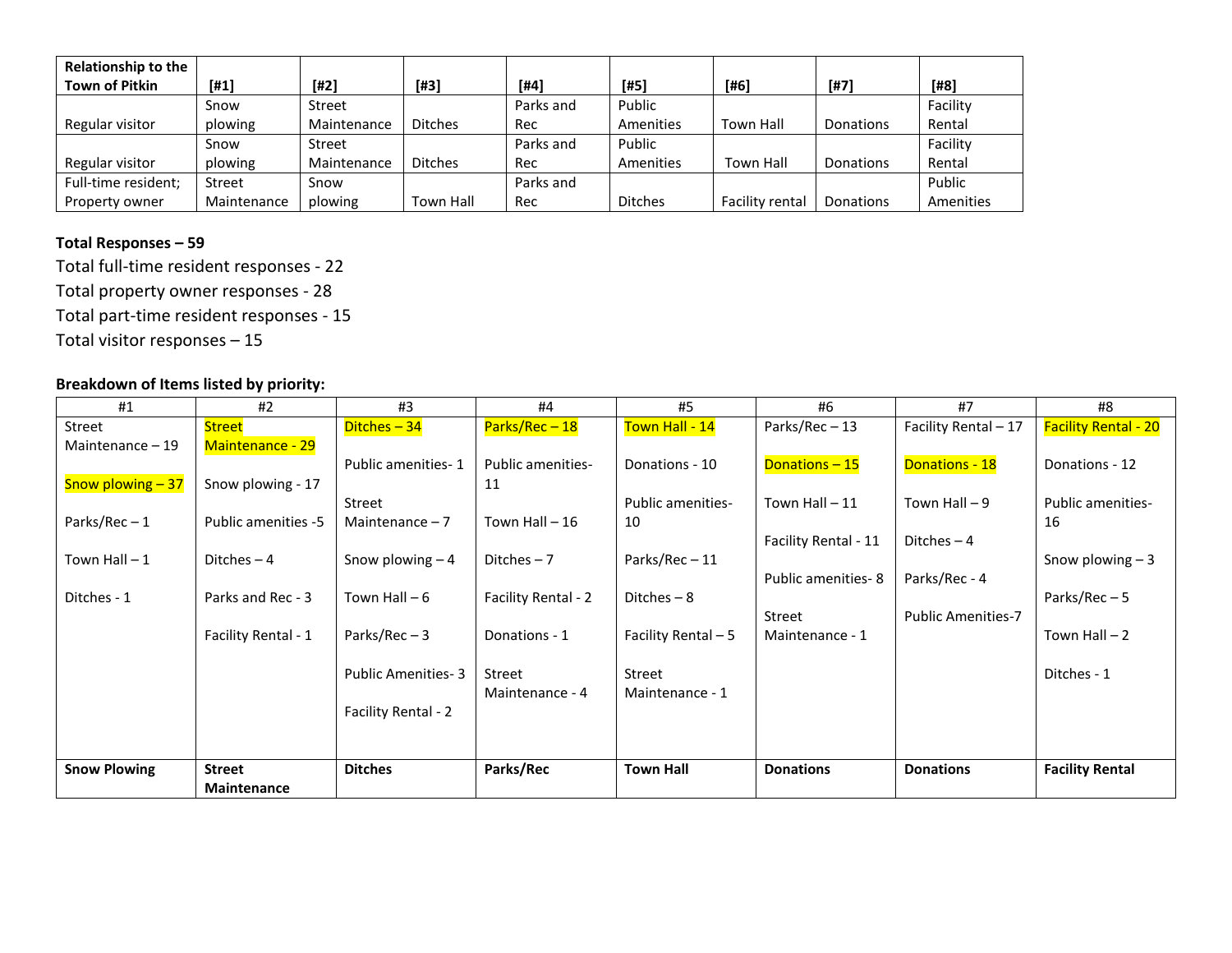## **Top 5 priorities of survey takers by total votes: (totaled votes for priorities 1-5)**

- *1 - Street Maintenance – 60*
- *2 - Snow plowing – 58*
- *3 - Ditches – 54*
- *4 - Town Hall – 37*
- *5 – Town Hall – 14*

#### **Lowest 3 priorities of survey takers by total votes: (totaled votes for priorities 6-8)**

- *1 - Facility Rental – 48*
- *2 - Donations – 45*
- *3 – Public Amenities - 31*

## Comments:

## **What additional budget expenditures not listed above do you consider a priority?**

- Long-term projects such as plow equipment, bridges, larger street projects, and conservation areas
- keeping our local heritage alive which includes our recreation in our area
- enforcement
- Internet service for the location where all Town governmental meetings are held, which should be the Town Hall and not the Newcomb Center, which the Town Board pays rent for despite the fact that they own the Town Hall. It is untrue that the Town Hall is unfit for use. This is a convenient story for the Powers That Be to use as a justification for continuing to support the PHCA, which has become nothing more than a Summer Social Club for parttime residents. The one quote for the repair in a crack in an addition to the Town Hall was exhorbitant. That part of the Town Hall was never even part of the work done by the grant the Town received from the Colorado Historical Society. Please quit paying rent to the PHCA.
- Future bridge repair
- Fire Department/EMS
- Create signs for people to wear masks in town government meetings, chairs social distanced unless it  $\hat{a} \in \mathbb{N}$ s a family group so all citizens or trustees who want to attend a meeting can.
- Historical restorations
- law enforcement
- unincorporate (no budget needed) Audit the Town's finances
- enforcement of Pitkin statutes
- law enforcement
- Some kind of modern Town office and meeting space with Internet and bathrooms.
- Enforcement
- Future maintenance and large maintenance or replacement
- City reserve funds. Contingency fund for future needs.
- municipal court, law enforcement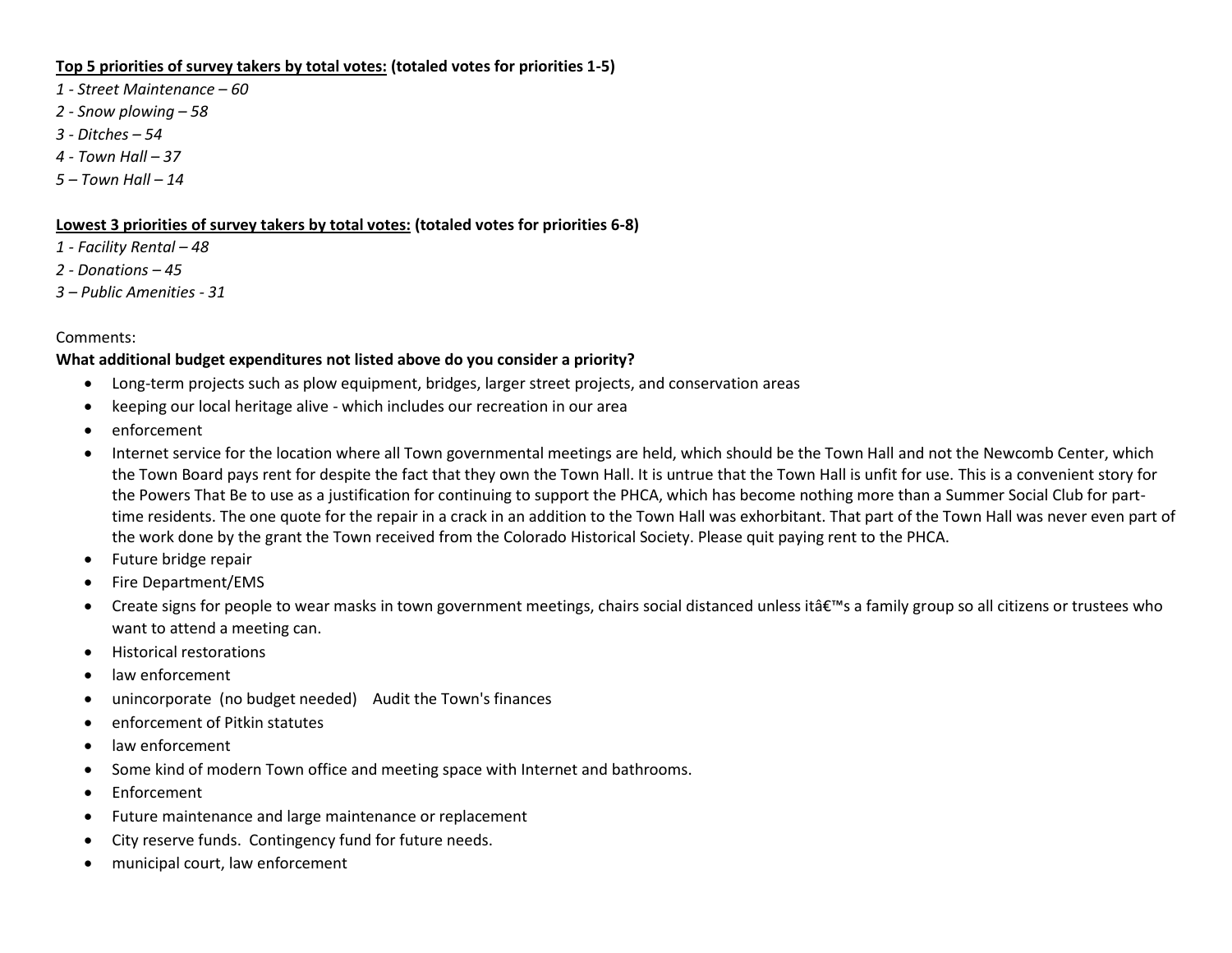- Control ohv speeding and underage operators
- Law enforcement
- Summer/Winter Management of Off Road Vehicles
- All homes in the town of Pitkin need to be snow plowed in the winter for access.
- Law enforcement
- Does not seem like Town can afford anything more than care for streets/snow removal. People should have access to property year round, protect property values.
- clean up of neglected properties
- Snowmobile trailer parking area
- Enforce traffic laws, speeding and underage operators
- Maintain Main Street, enforcement

#### **Please share your Town of Pitkin budgeting ideas and suggestions below:**

- I would have rated town hall higher if it were actually used for town business.
- You're never going to please everyone.
- Establish reserve policy to maintain 50% of annual budget in reserve with guidelines for use and replenishment. Number one priority should be streets (maintenance and snow removal) and need to negotiate continued snow removal service with Gunnison County ASAP so town knows where it stands. If county will provide same services as last year and Council adopts a clearly written snow removal policy it should be possible to manage street budget without a tax increase, provided streets are number one budget priority. Streets are the only public facility regularly used by visitors, part time and full time residents.
- What is snow removal policy?
- Unincorporate! Life would be better if we were NOT a town. Then you would not need to worry about a budget, or lack of law enforcement or the horrible division in this once-peaceful town.
- Figure out how to appropriate the income to balance the budget items
- A tax levy, virtual fundraisers and charging a higher tax to businesses in town.
- The town should quit trying to be a town.
- Safety issues should take top precedence as in any town. That would be roads, ditches, snow removal, and law enforcement.
- Develop reserve policy(s)
- Find out what the monthly balance is and spend less than that each month.. Get an audit done ... We don't need permanent toilets just Rent 1 or 2 and put them at the Schoolhouse Park for July.
- The town of Pitkin needs the dollar's from visitors to help pay for as many of these budget items as possible. I don't think the full time residents can come up with the \$\$\$ for the much needed services.
- I do not know who owns the property between the P.O and the Fire station but that would be the ideal location for a small public restroom building. Most small Colorado mountain towns have something like that. I don't think there is room for that at our park, which is the usual place for something like that. But we don't have much of a park either. So it should be placed next to public buildings, and certainly not where it benefits just one business.
- Make a solid reserve policy and tag the funds for it so future Boards cannot bankrupt Pitkin. After that, if the voters in Pitkin will not vote for additional income to fund necessities, do not provide them. Balance the budget so all can see what is needed. Perhaps residents need to hire private snow